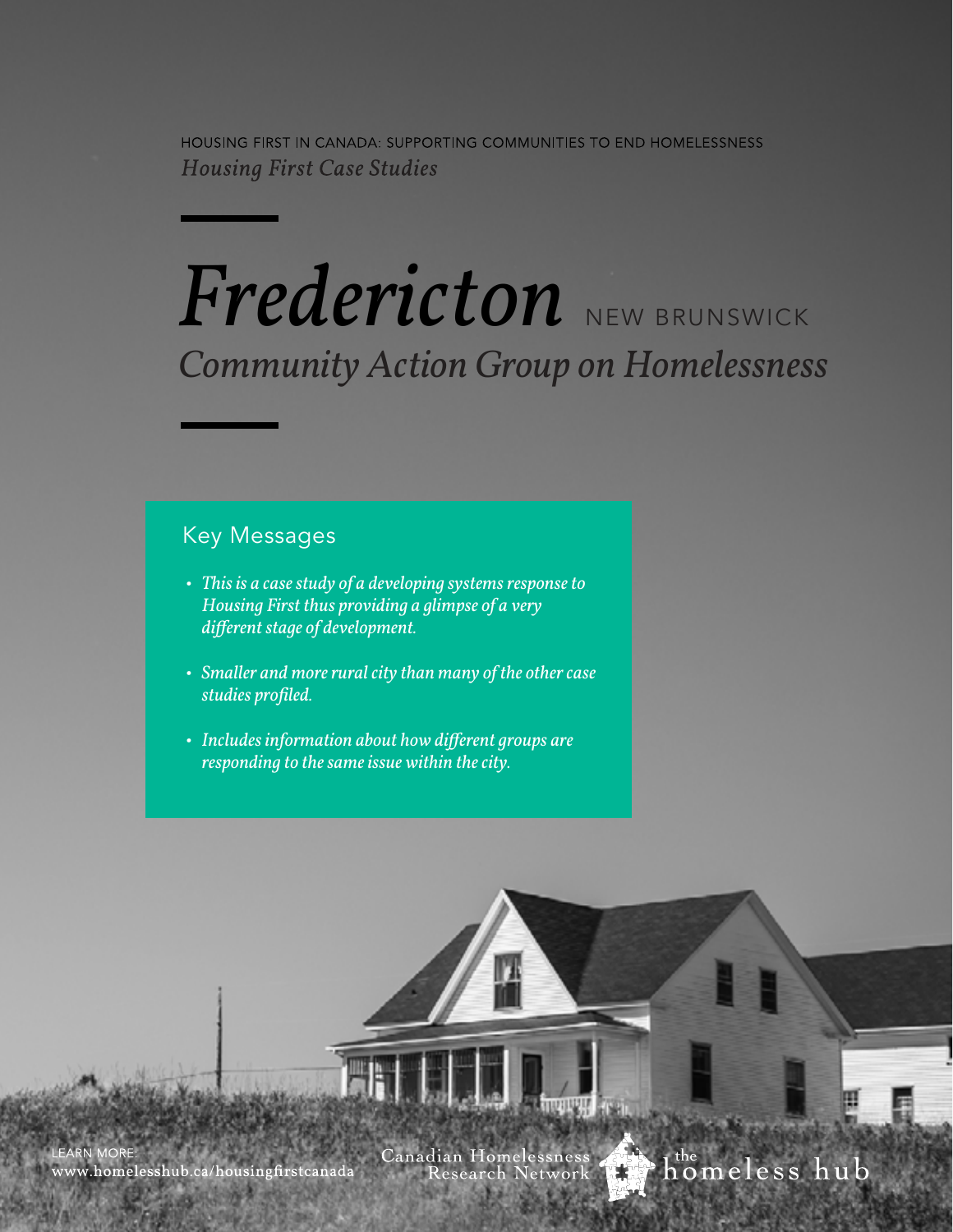## *Introduction*

*Fredericton is a small city in New Brunswick on Canada's east coast with a population of 125,000 in the Greater Fredericton Area. The city has the highest average cost of rental accommodation in the province and the lowest vacancy rates (CAGH, 2012).* 

In 2012 there were 262 individuals who accessed the<br>
City's shelter system (Ross, 2013). Between 2008 and Th 2012 there were 262 individuals who accessed the 2012, there was a 40% drop in shelter use in Fredericton from 432 individuals in 2008 (Ross, 2013), despite declining rental vacancy and increasing rents. This marks the fifth consecutive year that shelter utilization has decreased. One factor in the reduction of shelter usage is the work being done by outreach social workers and the community on Housing Loss prevention, which has reduced the return rate to shelters of previous residents.

However, guidelines provided by the Wellesley Institute's report, *Precarious Housing in Canada* (2010), mean that as many as 1300 people could be considered part of the hidden homeless population in Fredericton.

The Province's housing strategy report, entitled *Hope is a Home*, as well as the accompanying homelessness framework (Government of New Brunswick, 2010) in 2009-2010, resulted in a number of changes to the way homelessness was addressed that contributed to the decrease in shelter use. Strategies outlined in the report included: an increase in the creation of new affordable housing, the creation of a supportive housing network, a focus on 'organized' departures, and a move towards a

Housing First systems approach. The publication of The New Brunswick Economic and Social Inclusion Plan entitled *[Overcoming Poverty Together: The New Brunswick Economic](http://www2.gnb.ca/content/dam/gnb/Departments/esic/pdf/Plan-e.pdf) [and Social Inclusion Plan](http://www2.gnb.ca/content/dam/gnb/Departments/esic/pdf/Plan-e.pdf)* set a significant goal that could further contribute to success in Fredericton. This plan states that "by 2015, New Brunswick will have reduced income poverty by 25% and deep income poverty by 50%, and will have made significant progress in achieving sustained economic and social inclusion" (Government of New Brunswick, 2009).

Despite the decline in shelter use, the problem of homelessness is not going away just yet. Several indicators suggest hidden homelessness continues to rise, including<sup>1</sup>:

- There are few housing options for individuals with addiction issues or other complex needs (for example, Fredericton only has dry shelters and lacks sufficient harm reduction service models).
- There is increasing demand for access to Chrysalis House, a transitional housing program for female youth.
- There are no emergency shelter options for male youth in Fredericton.

<sup>1.</sup> Adapted from *Experiencing Homelessness: the 3rd Report Card on Homelessness in New Brunswick*. Fredericton Edition. http://intraspec.ca/CAGH\_Fredericton\_Report-Card-on-Homelessness.pdf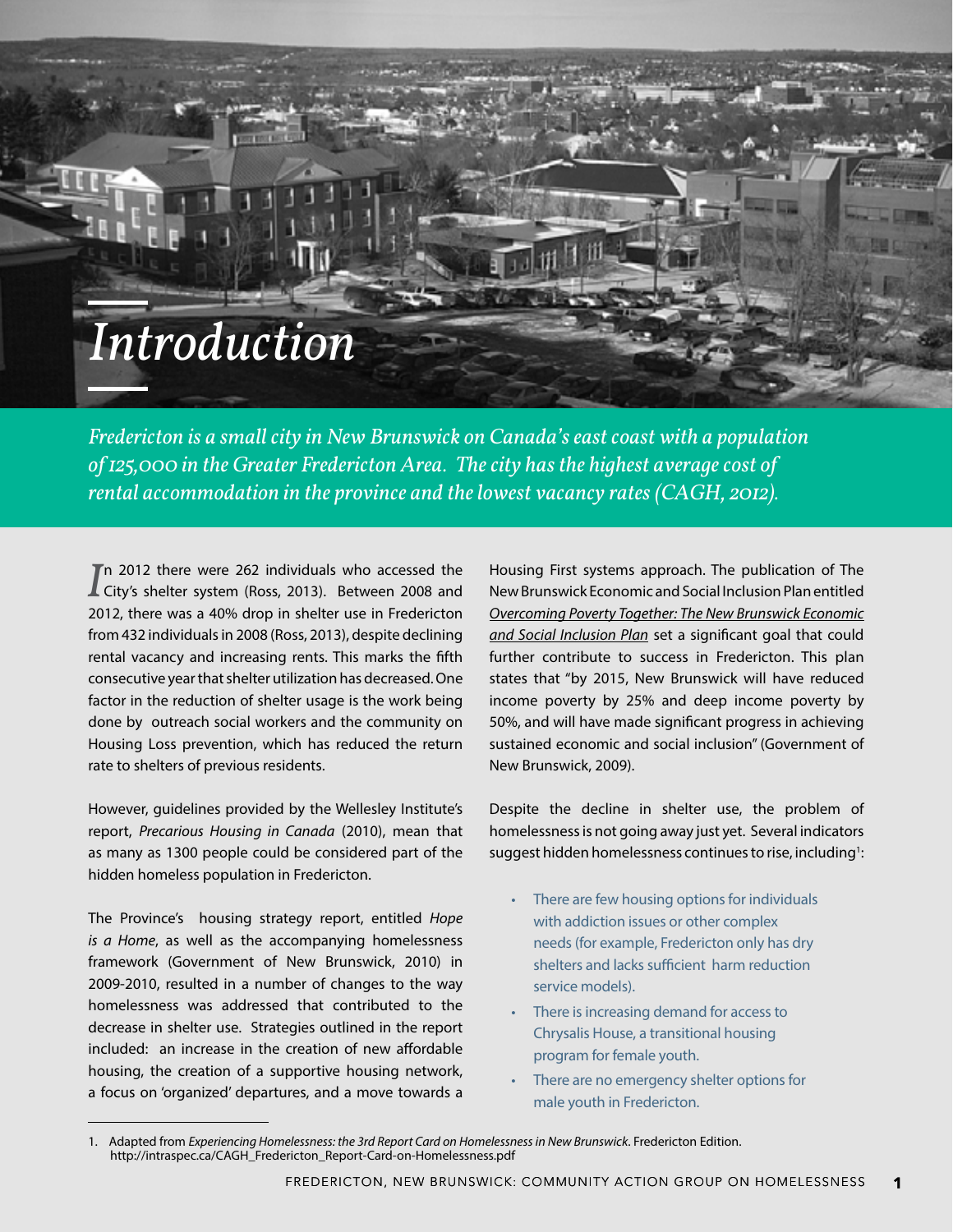- There is increasing demand for the food bank and community kitchen as food insecurity increases.
- Housing insecurity is on the rise. More people are at risk of homelessness due to precarious housing situations (for example, paying more than 30% of their income towards the rental cost of a unit).

Traditional services for people experiencing homelessness in Fredericton, much like the rest of the country, were originally focused on supporting people with other issues, including mental health and addictions, before providing housing. The success of other Housing First programs in Canada – Moncton, New Brunswick, is one of the pilot sites of the *At Home/Chez Soi* project – has helped to increase awareness and support for the model. As a guiding philosophy, Housing First is emerging as the motto of the organizations addressing homelessness in Fredericton.

Overall, reducing and preventing homelessness in Fredericton will depend on a number of significant factors, including a continued investment in affordable housing and the provincial [housing and homelessness frameworks](http://www2.gnb.ca/content/dam/gnb/Departments/sd-ds/pdf/Housing/housingstrategy-e.pdf) (which include a Housing First approach). To date, the Province's *Poverty Reduction Strategy* has reformed New Brunswick's income supports and social assistance policy which has contributed to the declining numbers.

There are multiple groups working on the development of the Housing First model in Fredericton including the Supportive Network (SUN), a group of front-line service providers and government partners, as well as the Community Action Group on Homelessness (CAGH), a network of frontline service providers, government liaisons, and community leaders, who are working to address homelessness. CAGH was born out of the National Homelessness Initiative's Supporting Community

Partnership Initiatives (SCPI), renamed the Homelessness Partnering Strategy (HPS) as of 2007. These two groups have allowed for systems planning and visioning towards ending homelessness in Fredericton. CAGH believes one of the fundamental principles of ending homelessness is "a system built around Housing First works best" (CAGH, 2012:3).

Although a Housing First systems approach has been adopted in Fredericton, the planning and implementation of Housing First programs vary; some are in the planning stages and others in early years of operation. In late June 2013, CAGH convened a large-scale systems planning table to revise the mission, vision and objectives of the model, and to develop a multi-year plan to end homelessness, based on a coordinated system of care that utilizes both prevention and Housing First strategies. CAGH plans to have completed the development of this new approach by the fall of 2014.

One of the most important tools of development for this plan has been community engagement and education. The housing and homelessness sectors are on-board in terms of Housing First implementation. An ongoing dialogue about the Housing First framework has been significant in fostering support and funding for the important changes to the housing and homelessness system of care within the city.

The success of the John Howard Society's permanent supportive housing program, created in 2010, and the work of the Supportive Network are both strong indicators of how Housing First strategies can impact the issue of homelessness in Fredericton.

The purpose of this study is to provide an overview of CAGH's experience with planning new Housing First strategies, as well as some of the barriers they anticipate and how they plan to address them.



*One of the most important tools of development for this plan has been community engagement and education. The housing and homelessness sectors are on-board in terms of Housing First implementation. An ongoing dialogue about the Housing First framework has been significant in fostering support and funding for the important changes to the housing and homelessness system of care within the city.*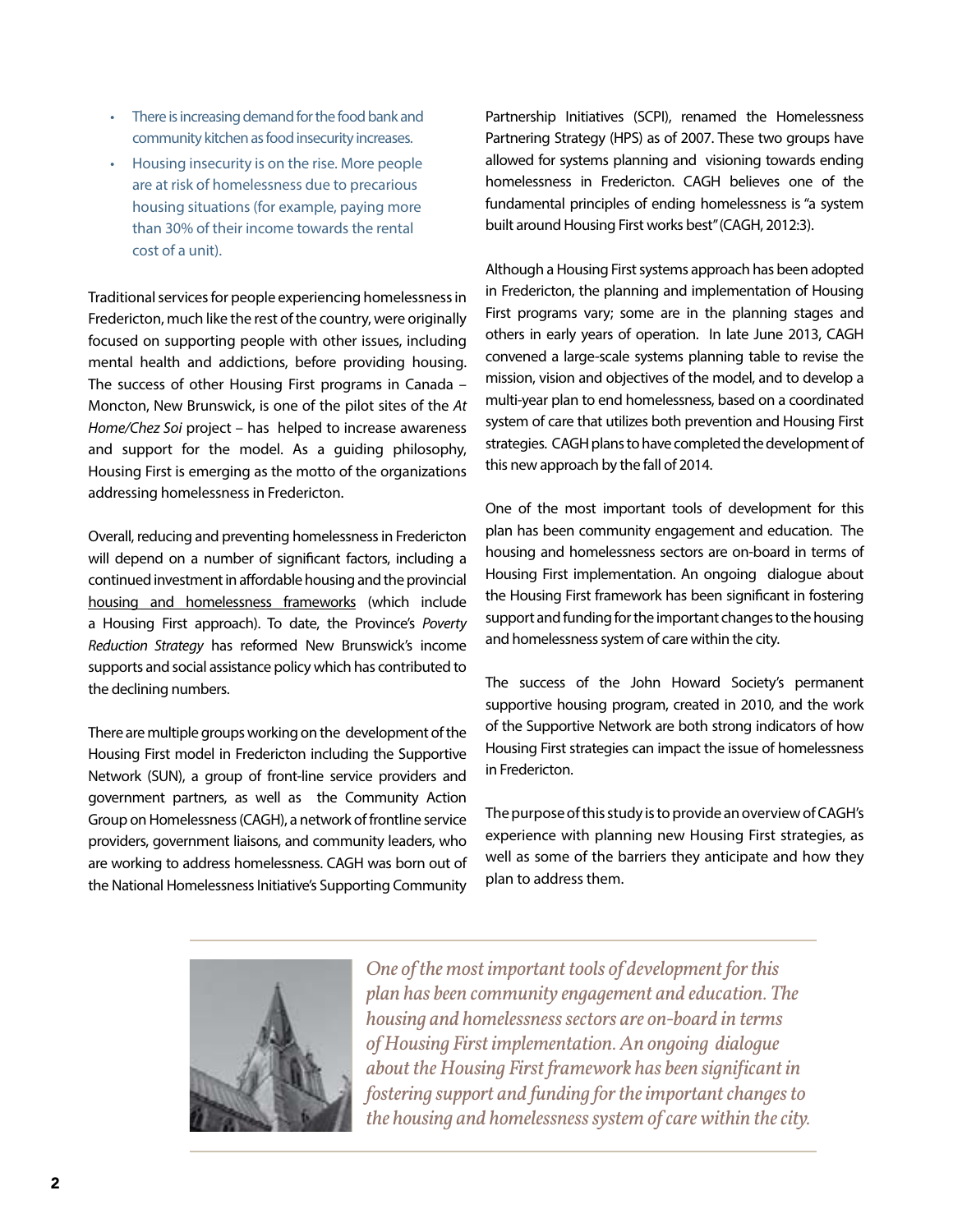# *Getting Started: Framing the Issue*

The growth of other Housing First program models and demonstrated effectiveness, in Canada and internationally, highlight the humanitarian and moral arguments for providing people with housing; housing is a basic human right, a right everyone deserves. The evidence increasingly indicates without a home, it is often much more difficult for people to address other issues contributing to their circumstances. Stakeholders and communities alike are beginning to see the cost benefits of providing housing, particularly in relation to health.

In his column entitled 'Poverty Matters' in the Fredericton Daily Gleaner, Brian Duplessis, former Executive Director of the United Way/Centraide of Central New Brunswick wrote:

> "When we know that providing emergency service to a homeless person can run as high as \$100,000 per year, and we also know that following the Housing First approach can reduce that to as little as \$14,000 per year, why aren't we rushing to implement it?"

Based on the province's homelessness framework and housing policy, several initiatives in the city moved towards a different approach to homelessness, an approach that resembled the philosophy of Housing First. For example, in the summer of 2010, the 'Supportive Network' was established by community partners in an effort to support people forced to use the shelter system as long term housing into permanent affordable housing. The network includes a cross section of workers from social organizations including social workers, outreach staff, mental health and addiction help providers, income support institutions, occupational therapists and staff from long-term care facilities. Since early 2010, 52 people who were living in shelters or were atrisk of becoming homeless were provided with affordable housing and ongoing support (John Sharpe, 2013). In addition, as part of the framework, shelters were given additional resources to help individuals achieve 'organized departures', rather than evictions. An 'organized departure' means helping people find housing and providing them with the supports they need to get out of homelessness.

The two other big components of the community plan believed to have made a significant reduction in shelter use, are:

- 1) An investment in housing-focused outreach services that connects individuals with access to housing as soon as possible, helping them gain an income and access to community supports. Since 2010 this service has been successfully developed and operated by Partners for Youth Inc. (P4Y). This program includes three full-time registered social workers who connect with clients in the emergency shelter system, the soup kitchen and various community based locations. One social worker provides support to clients once they are housed. The other two work as a triage system (one working with clients under 36 years of age, the other with clients above 36 years of age) to help move people out of the shelter system very quickly. Ongoing supports and connections to partner agencies are provided once housing has been established. Funding for this approach is provided by the Federal Homelessness Partnering Strategy and the Provincial Department of Social Development. The partnership with the Fredericton Homeless Shelters and the provincial government has been significant in terms of communications and the sharing of resources. This partnership has been a key component to the overall success of outreach services in the community.
- 2) There was a lack of permanent supportive housing (PSH) in the area which created a gap in services. In October 2010, the John Howard Society opened the doors of a new 12 unit affordable housing program that was based on the philosophy of Housing First.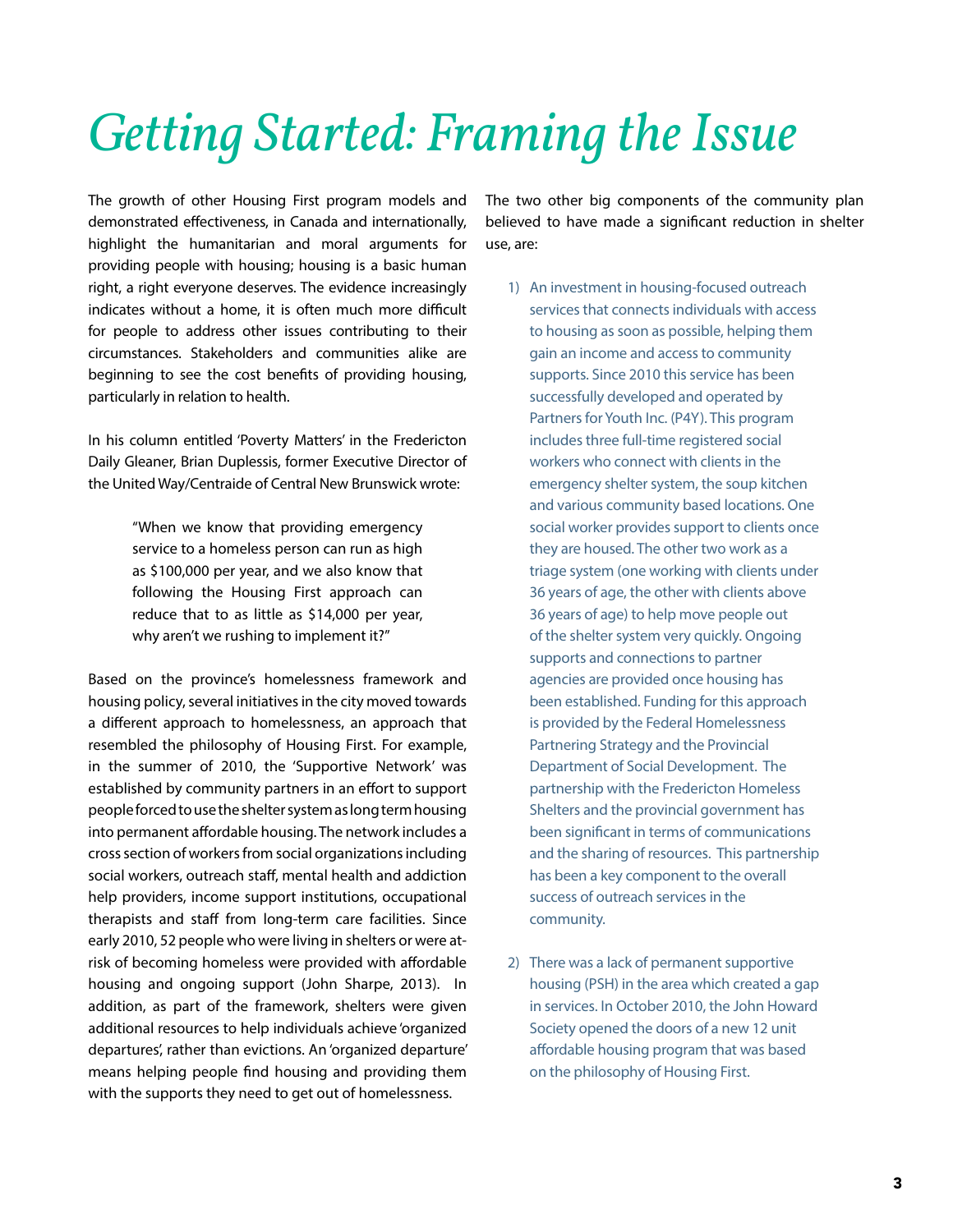Data was collected with people upon entry to the program, as well as one year later. The data showed a significant reduction in: emergency health use (from 136 nights in hospital to 17), justice system interactions (from 465 to 30) and stays in detoxification units (from 98 to 12). These results suggest a significant cost savings in other social services as a result of providing housing and support (Ross, 2012).

Over the last few years CAGH has leveraged an unprecedented level of support in ending homelessness. One of the events that contributed to this change was a tragic rooming house fire in 2012 in which 26 people lost their homes. Key partners in the housing sector pulled together to house them in 55 days. Given this success, community members and organizations realized if it could be done for those 26 people, it could be done for others.

> "What a difference there was between finding suitable accommodations for all 26 within 55 days and the grim stories of homelessness we were dealing with such a short time ago one man in his 50s in the homeless shelter for 19 years; several others in the shelter for five to seven years. The capacity to respond to the aftermath of the fire evolved out of the collaborative work done to reduce the use of the shelters by 30 per cent work by members of the Community Action Group on Homelessness (CAGH), local churches and other volunteers. We know it's possible to end homelessness, not just manage it as we have for the last few decades" (Brian Duplessis, Former Executive Director, United Way/Centraide of Central New Brunswick).

After the fire, CAGH began an awareness campaign which culminated in a public engagement fundraiser. In March 2013, the fundraiser, a community discussion, entitled *Let's Get Frank About Homelessness*, was held. The event featured keynote speaker Frank McKenna, former premier of New Brunswick, and a panel that included Tim Richter, then Director of the Calgary Homeless Foundation. The proceeds went towards affordable supportive housing in Fredericton, which included a pledge of \$100,000 by Frank McKenna that helped to leverage corporate sponsorships.

Since then, more people have begun to embrace the Housing First philosophy. The more people who understand the program and its potential, the easier it will be to make it a successful program. Community engagement will therefore continue to be an important part of planning Housing First services in Fredericton.

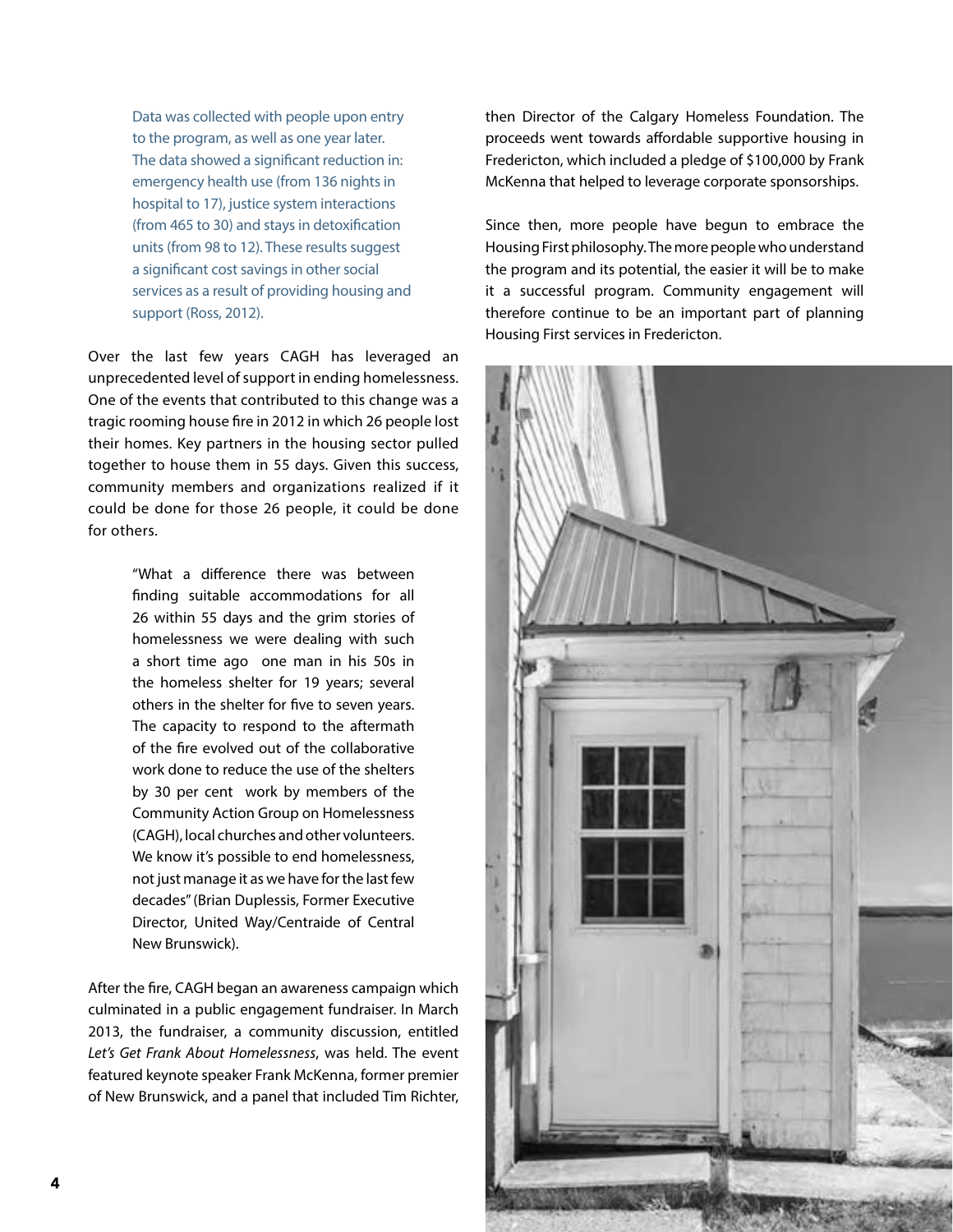# *Moving Forward: Planning*

Agencies within the City of Fredericton are at a mixed stage in the development and enhancement of a city-wide Housing First philosophy. The next steps and potential challenges have been identified to include:

#### agreement and understanding of the housing first model

There appears to be explicit agreement among all homelessness sector and housing organization that Housing First is the right approach to solving homelessness in Fredericton. Expanding this to other areas including health, education, emergency response, corrections and the general community will involve more dialogue and education to increase understanding of Housing First

and its principles. CAGH has strengthened the network and community understanding about a plan to end homelessness in Fredericton and will leverage this network to access the required support and resources. The work will be guided by templates for ending homelessness developed by Calgary Homeless Foundation and the Canadian Alliance to End Homelessness (CAEH). These include four strategies (one being Housing First) and 10 essential elements of plans to end homelessness (for more information see *[Calgary's 10](http://calgaryhomeless.com/10-year-plan/)* 



*In recent years, there have been increased communication and referrals between sectors. While there is not a coordinated* 

*system of care to address homelessness in Fredericton in terms of a common intake or assessment program, partners are working together to share information.* 

A database or comprehensive coordinated entry system – in other words developing one centralized point of access to all programs in the community that are working to address homelessness – will be an essential next step. Also known as coordinated intake or assessment, coordinated entry means everyone seeking assistance with housing completes the same assessment process, enabling service providers to match the level of housing and supports to an individual's need. CAGH continues to work to bring the

> key players together, and will seek expert consultation on the development of coordinated entry. Some members of the Supportive Network use HIFIS, an information management system to collect data on clients but it isn't a pure coordinated entry intake. Social Workers gather 'tombstone information' (e.g. name, age, gender, date of birth) as well as information about education, employment history, addictions, mental health etc. Partners for Youth and shelter staff work with each client to establish weekly short

*[Year Plan to End Homelessness](http://calgaryhomeless.com/10-year-plan/)* and the CAEH's planning framework *[A Plan, Not A Dream](http://www.caeh.ca/wp-content/uploads/2012/04/A-Plan-Not-a-Dream_Eng-FINAL-TR.pdf)*).

#### COORDINATED ENTRY

In recent years, there have been increased communication and referrals between sectors. While there is not a coordinated system of care to address homelessness in Fredericton in terms of a common intake or assessment program, partners are working together to share information. Each new client to a shelter must contact a social worker (provided through Partners for Youth) within 48 hours of arrival in the shelter. When a hospital or jail makes a referral to a shelter, they also provide information to Partners for Youth about the new, incoming client.

and long term goals as part of the exit plan from the shelter system and recovery plan.

### Consumer ChoiCe and developing landlord relationships

The principle of consumer choice is currently difficult to achieve based on the housing available in Fredericton. Increasing access to different types of housing, in different locations, will require a concerted effort to develop relationships with landlords. Social workers have built several successful partnerships with landlords. The limited numbers of landlords within the city means that a new building may still be run by a known landlord, although the property manager/superintendent may be different. CAGH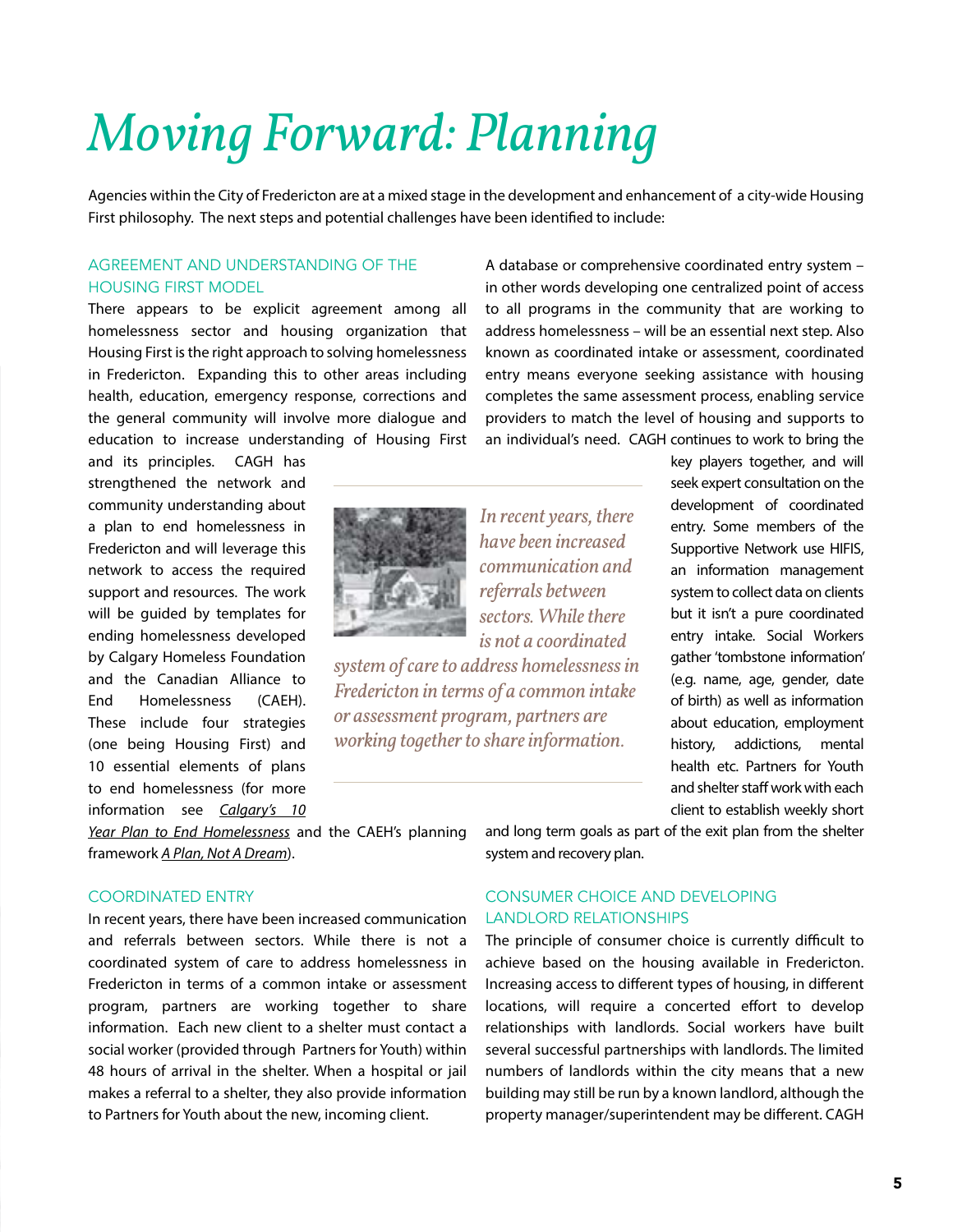intends to consult with other Housing First programs and experts to create a plan to successfully recruit willing new landlords and maintain tenancies with them in order to fulfill this principle.

#### POVERTY AND BARRIERS TO INCREASING INCOME

Providing people with housing will not necessarily address some of the underlying issues that contribute to homelessness, such as low income and poverty. As a small city, access to income and employment opportunities continue to be serious issues in Fredericton (CAGH, 2012). While there are also fewer opportunities for training and education, particularly for people experiencing low-income vulnerabilities, an increasing number of a training and education programs have been developed in recent years.

Low literacy levels also contribute to unemployment in Fredericton and throughout the province. Among the adult population in New Brunswick, more than half have "literacy skills that are considered to be below the level that enables them to function adequately at home, at work and in their communities, and to deal with the demands of a knowledge-based economy" (Government of New Brunswick, 2009:5).

Food security is a significant problem for many families in Fredericton, indicating the lack of buying power and prevalence of low income and poverty in the city. Recent research found food security is a problem across the province with New Brunswick having the 3rd highest level of food insecurity in Canada (25%) (Tarasuk et al., 2011).

In order to support some people in maintaining their housing, there will need to be increased opportunities to develop skills, access training, education and more employment opportunities will be necessary.

#### **DATA AND TECHNOLOGY**

CAGH is keen to develop systems to monitor and evaluate the effectiveness of the Housing First approach in reducing homelessness in Fredericton. There are currently no solid data systems in place to accurately measure the outcomes

of housing interventions. HIFIS and the ad-hoc data systems used by outreach social workers and SUN track some data but not all. The network plans to identify the key indicators that will be used to measure the outcomes of the program in the fall of 2013, and plans to bring in experts to implement a data monitoring system, such as the Service Prioritization Decision Assistance Tool (SPDAT) currently being used in other jurisdictions.

The SPDAT was originally developed for Housing First programs to prioritize who needed to be served next. It is a tool that assesses 15 different aspects of a person's needs, including mental health and wellness, substance abuse, history of housing and homelessness, interaction with emergency services, self-care and daily living skills, and managing of tenancies.

#### **EXPERT ADVICE**

CAGH is aware of the extensive expertise already available in terms of planning and implementing Housing First systems and plans to make use of expert advice from across the country. The Canadian Homelessness Research Network (CHRN) has already been a valuable resource for knowledge mobilization tools and resources that will help with planning and implementation. The team feels like they don't need to reinvent the wheel and can build on existing programs and practices from across Canada. The work being done by SUN has been replicated in Moncton and further plans are to replicate the approach in other regions as well.



*In order to support some people in maintaining their housing, there will need to be increased opportunities to develop skills, access training, education and more employment opportunities will be necessary.*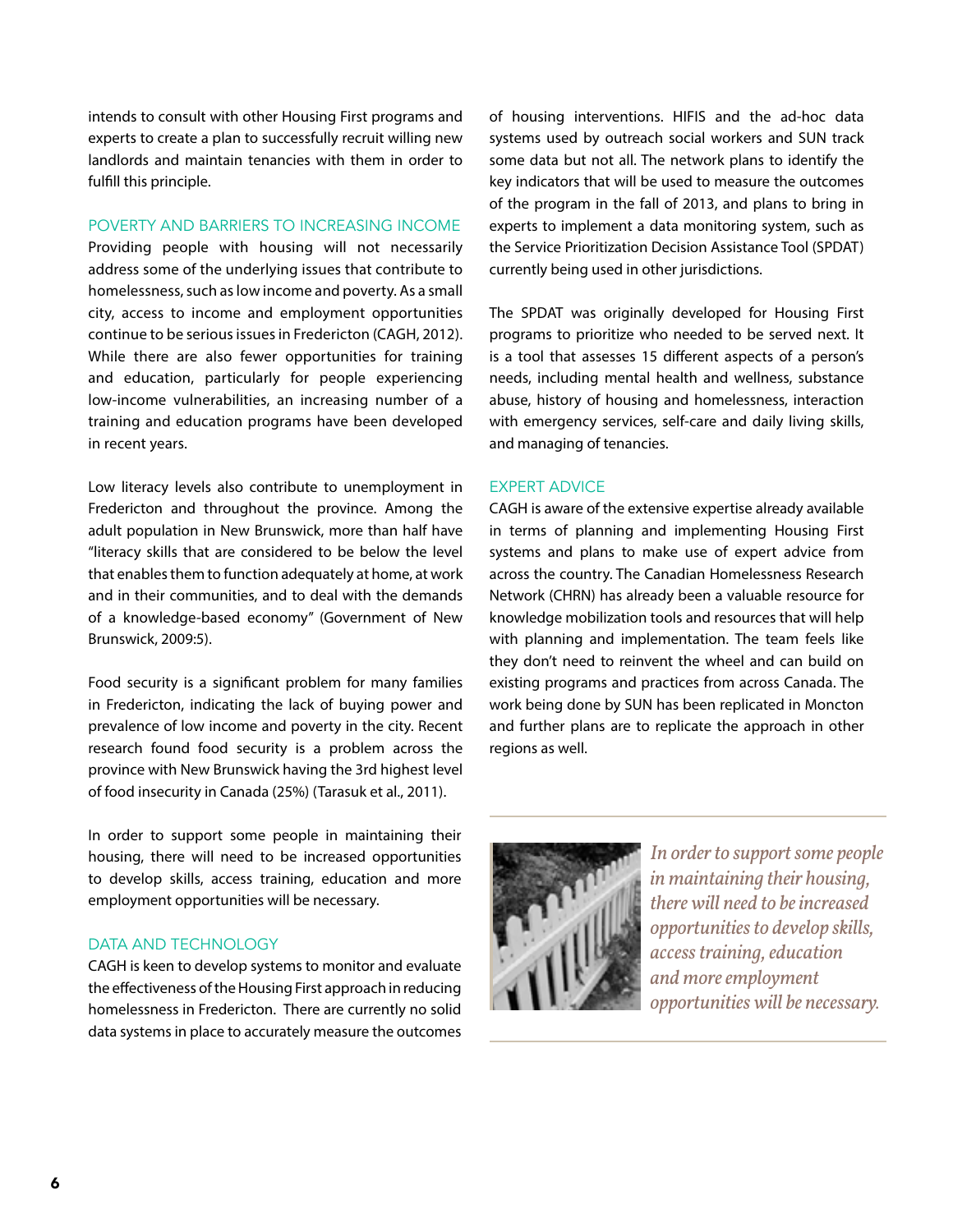To date, CAGH has brought Brigitte Witowski, Executive Director of Toronto's Mainstay Housing, to Fredericton to talk about their programs and to learn about the supportive housing aspect of Housing First and the strategic partnerships required to sustain these programs.

Tim Richter from CAEH has travelled twice to Fredericton to provide training and public awareness. Additionally, CAGH has participated in the Canadian Housing and Renewal Association's Homelessness Learning Network for two years. This has enabled them to develop pan-Canadian connections to people with experience and expertise in this work.

#### Community engagement

Community and stakeholder support is crucial for building and sustaining a Housing First program. In order to leverage more involvement and buy-in from community members, CAGH will be developing a community engagement process. The team will consult with other Housing First program providers and experts to develop an effective plan.

#### ACCESSING FUNDING FOR RENT SUPPLEMENTS

As in most other communities there is a lack of affordable housing in Fredericton, and many people face significant challenges in paying their rent. The average rental price in the housing market rose from \$730 in 2010 to \$747 in 2011. The City's wait list for affordable housing also continues to rise: from 800 in 2010 to 982 in 2011 (CAGH, 2012).

Results from successful Housing First programs, including the initial results of the Mental Health Commission of Canada's *At Home/Chez Soi* project, identify rent supplements as an essential component of Housing First. CAGH is also aware of the importance of rent supplements in order for people to access affordable housing. The rent supplements must be portable, or in other words, applicable to a range of housing options. Accessing funding for rent supplements is one of the key priorities for CAGH in planning their Housing First model.



*Community and stakeholder support is crucial for building and sustaining a Housing First program.*

#### BalanCing prevention and a Change in serviCe delivery

Any kind of change can be difficult, particularly a significant change in the way an entire system functions. A Housing First approach is a major change from managing homelessness to reducing, and ideally preventing, it. In order to put significant and multiple resources into a new approach, existing services need to continue to evolve to address changes in programming required by a Housing First approach. In Fredericton, CAGH is conscious of this struggle to balance prevention strategies with an effective response to chronic homelessness. The team is currently trying to figure out how to go through that change process without sacrificing other effective interventions.

### STRENGTHS OF THE APPROACH IN **FREDERICTON**

The advantage of planning and implementing a new system response to homelessness in Fredericton is the size of the community. Although a smaller city lacks big city resources, there is potential for a more cohesive network. Currently all of the major players in the homelessness system of care are at the systems planning table – outreach services, emergency shelters, social development agencies, housing providers, and mental health and addiction services are becoming more coordinated in a formalized way.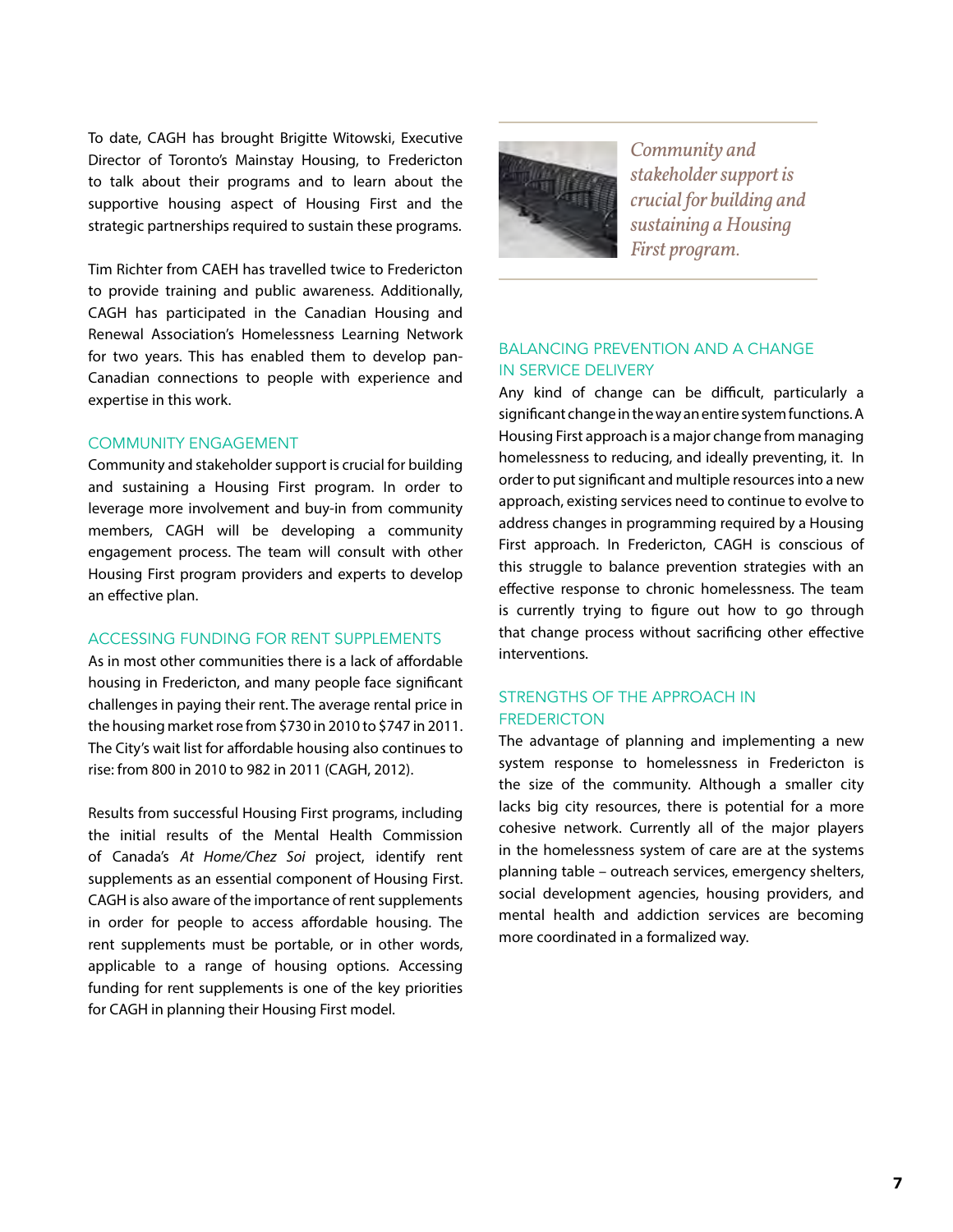## *The Housing First Model in Fredericton*

The Housing First Model in Fredericton will be based on the following core principles, in line with the Canadian Homelessness Research Network's *[A](http://www.homelesshub.ca/resource/2-framework-housing-first-0) [Framework for Housing First](http://www.homelesshub.ca/resource/2-framework-housing-first-0)* (Gaetz, 2013):

- *1) Immediate or rapid access to housing, with supports to maintain it*
- *2) Consumer choice and selfdetermination*
- *3) Not conditional on sobriety*
- *4) Community inclusion*

As with most other Housing First programs, the initial focus will be on supporting people experiencing chronic homelessness as a starting point. The goal will be: if someone accesses a system of care that responds to homelessness, this person will not be without support and/or housing, or will not stay in shelters or sleep on the streets, for more than 14-21 days. This figure will guide the analysis of the effectiveness of the new response to homelessness.



# *Next Steps: Implementing and Sustaining Housing First in Fredericton*

Although the development of the Housing First systems model and programming is in the early stages in Fredericton, success of the SUN program shows that Housing First can work in Fredericton. SUN reports a 93.5% housing success rate after 6 months of occupancy (Sharpe, 2013. CAGH is confident the recent renewal of the federal government's Homelessness Partnering Strategy five-year plan, as well as Fredericton's commitment to affordable housing, will help continue the momentum to implement effective interventions that will change the focus from managing to solving homelessness.

The heightened level of awareness of the problem of homelessness in Fredericton, and effective solutions, will ideally lead to more capital being leveraged from charitable markets, allowing the development and implementation of more Housing First programs.

The CAGH team believes all the resources are available to implement a coherent and coordinated systems approach that will effectively reduce and eventually eliminate homelessness in Fredericton.



*Read the full report and other case studies at* <www.homelesshub.ca/housingfirstcanada>